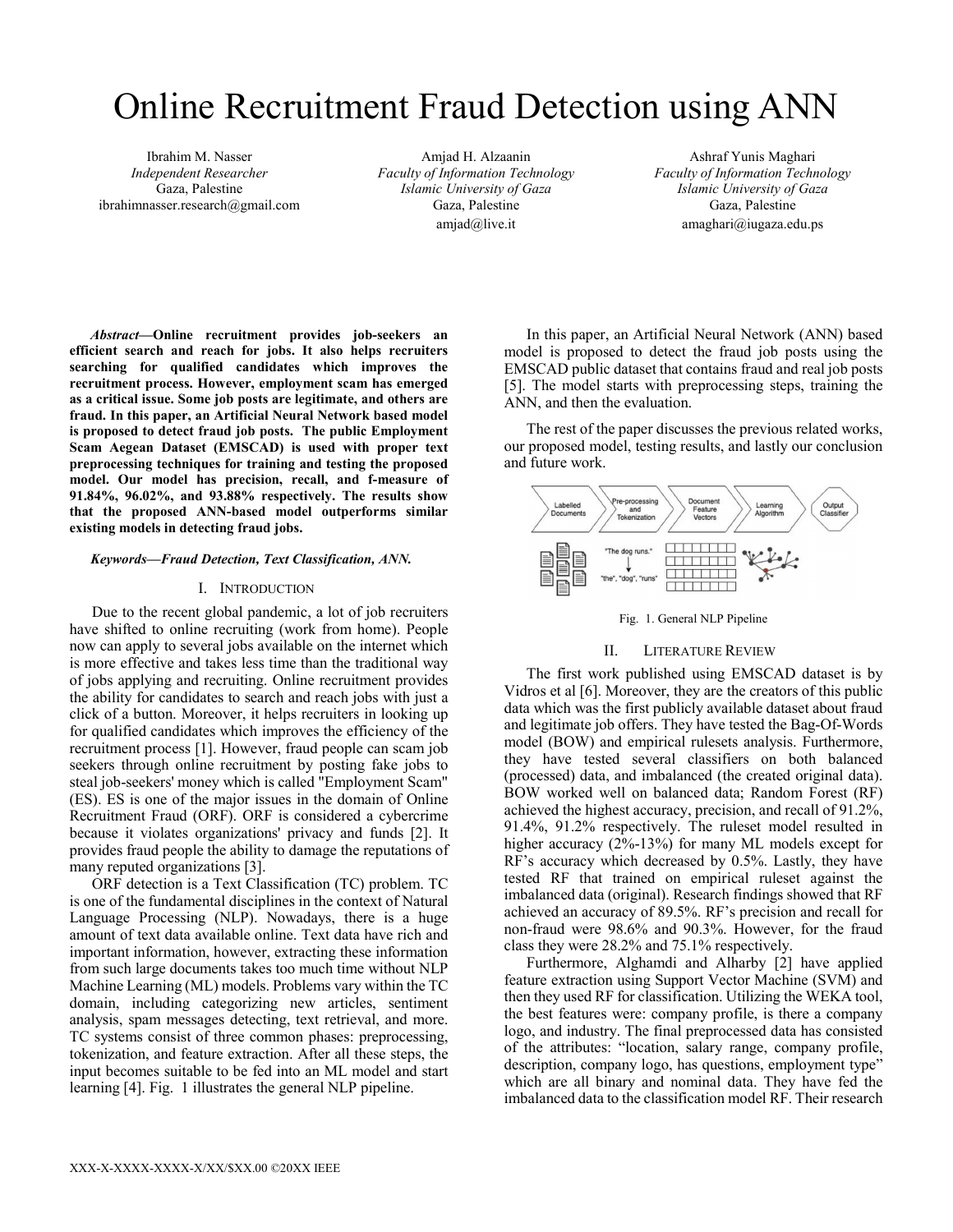findings showed that RF has achieved 0.88, 0.54, and 0.67 for precision, recall, and F-measure of the fraud class accordingly.

Lal et al. [7] Have proposed an ensemble machine learning to detect fraud jobs. The ensemble techniques used are Average Vote (AV), Majority Vote (MV), and Maximum Vote (MXV). Also, the ensemble classifier consisted of three base classifiers, which are: J48 Decision Tree (DT), Logistic Regression (LR), and RF. They have trained the proposed model on imbalanced dataset. And they have used the empirical ruleset from [6] as features. Their proposed model resulted in 94% f-measure. Moreover, the model is 8% higher in specificity (77.8%) than the models in their research literature. Precision, recall and sensitivity were 94.9%, 95.6%, 95.7% respectively.

The performance of Artificial Neural Network (ANN) has been investigated by Kim et al [8]. They have contributed to the state-of-the-art by proposing a hierarchical cluster-based deep neural network (HC-DNN) to detect fraud recruitment. The core idea of their proposed model is to train a deep neural network that has pre-trained clusters of several layers to improve the performance of detecting fraud jobs. The pretrained hierarchical clusters are used for weight initializing through autoencoding and the DNN for the prediction. The dataset was transformed by principal component analysis (PCA) and resulted in 48 features. The proposed model achieved 98.4% accuracy and 0.09 f-measure, which, as they have mentioned, better than the traditional NN that achieved accuracy and f-measure of 0.55 and 0.03 accordingly. The HC-DNN is a great contribution. Nevertheless, the dataset is different from the one we work on and there are no other metrics provided other than accuracy and F-measure.

In addition, Anita et al [1]. have applied several machine learning and deep learning methods to detect fake jobs. They have applied the simple machine learning models: K-Nearest Neighbors (KNN), RF, and LR. And applied Bi-directional Long Short-Term Memory Neural Network (Bi-LSTM-NN) which is a deep learning model. The best performance was achieved by RF and Bi-LSTM-NN. They have achieved 98% accuracy. However, the Bi-LSTM-NN achieved more recall and f-score, in detecting the fraud jobs (0.64>0.50, 0.72>0.63). Bi-LSTM-NN model achieved high recall and fmeasure in detecting fraud. It also achieved a precision 0.82. However, these results are not high enough for efficient fraud detection. Probably, the reason behind this is that research did not handle the problem of imbalanced data. A lot of information would be helpful if authors have provided the resulted confusion matrix.

The main goal of ORF detection is to spot the fraud jobs. However, the data contains more legitimate data than fraud. This problem resulting in high performance detecting legitimate jobs, and low performance in detecting fraud. For instance, we could implement a classifier that returns just "legitimate" and results in 99% accuracy because there is only 1% of fraud data. That is why other metrics are important such as precision, recall, specificity, f-measure, and more which we explain later in the paper. A researcher should monitor the results of these metrics on the fraud class, because we are interested in detecting the fraud more than legitimate.

In our research, we handle the imbalanced data problem that was not handled in many papers, by down-sampling the

data, not over-sampling it as in [8]. The common phases of text pre-processing are applied. Moreover, the resulted Confusion Matrix (CM) is illustrated as well as a variety of performance measures, including accuracy, precision, recall, specificity, and more. Our MLP is simple, we did not use any pre-trained models as in [8], due to their computational complexity [9].

#### III. THE PROPOSED MODEL

Details about our proposed model are explained in this section. Fig. 2 shows the general steps of the proposed classification model.



Fig. 2. Our Proposed Model

# *A. Dataset*

The original EMSCAD dataset contains 17,880 real-life job advertisements. Ads are classified into fraudulent (1) and legitimate (0). There are 17,014 legitimate data points, and 866 frauds. The dataset attributes are described in Table 1.

Table 1. Original Dataset Description

| <b>String</b>                |                                       |  |  |  |
|------------------------------|---------------------------------------|--|--|--|
| Title                        | The title of the job post             |  |  |  |
| Location                     | Geographical location of the job post |  |  |  |
| Department                   | Corporate department (e.g., sales)    |  |  |  |
| Salary range                 | E.g., \$50,000-\$60,000               |  |  |  |
| <b>HTML</b> fragment         |                                       |  |  |  |
| Company profile              | A short company description           |  |  |  |
| Description                  | Details of the job ad (post)          |  |  |  |
| Requirements                 | Required knowledge to apply           |  |  |  |
| Benefits                     | Employer offered benefits             |  |  |  |
| Binary (true (1), false (0)) |                                       |  |  |  |
| Telecommunicating            | True for telecommunicating positions  |  |  |  |
| Company logo                 | True if there is a company logo       |  |  |  |
| Questions                    | True if there are questions<br>for    |  |  |  |
|                              | applicants                            |  |  |  |
| Fraudulent                   | Classification attribute              |  |  |  |
| <b>Nominal</b>               |                                       |  |  |  |
| Employment type              | Full-time, part-time, etc.            |  |  |  |
| Required experience          | Entry level intern, etc.              |  |  |  |
| Required education           | Bachelor, master, etc.                |  |  |  |
| Industry                     | IT, health care, etc.                 |  |  |  |
| Function                     | Research, Engineering, etc.           |  |  |  |

### *B. Data Pre-Processing*

#### **Imbalanced Data Handling**

We have discussed the problem of imbalanced data in literature review section. Fig. 3 shows the imbalanced nature of the raw data. Common ways to handle such problem include over-sampling, and down-sampling. In oversampling [10], data from the minority class (fraud) are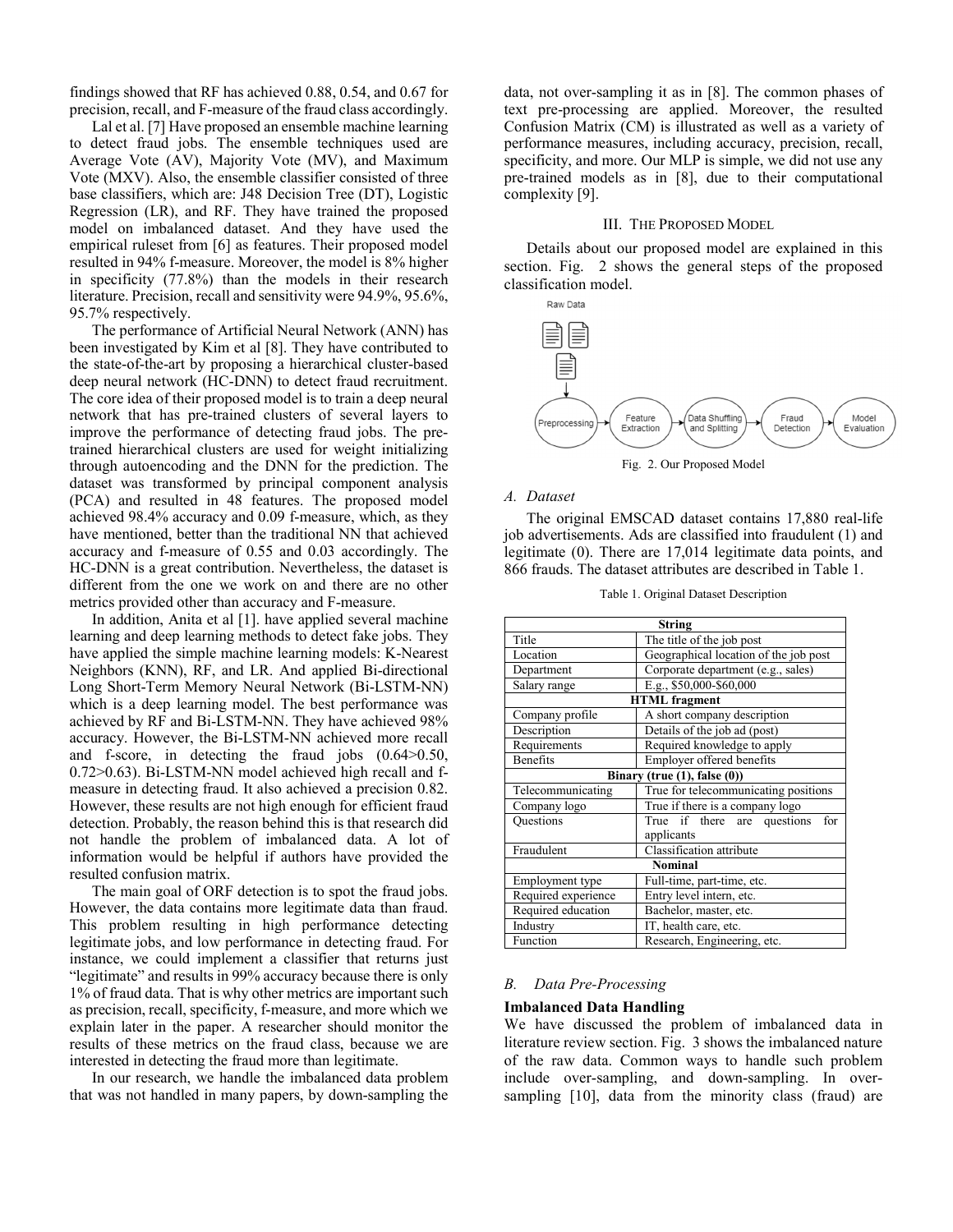duplicated until the imbalance is banished. On the other hand, down-sampling method [11] work on eliminating random data points from the majority class (legitimate) to rebalance the data. We choose the down-sampling approach due the nature of neural networks architecture, as stated in [12], ANNs treat the minority class as noise and therefore discard those data points. The researchers have demonstrated that the down-sampling technique outperforms the over-sampling, because the later have been resulted in slowing down the ANN convergence and does not bring new information. After data down-sampling, the resulted balance is shown in Fig. 4.



**EMSCAD Balanced Dataset** 



# **Cleaning**

Irrelevant features, namely; "title, location, department, salary range, and function" are removed from the data. The Null values in the columns: "employment type, required experience, required education" are replaced with "unknown".

On the other hand, the HTML fragment data was handled differently; Null values of HTML features led to the deletion of the entire datapoint. The resulted data still have (some) Null HTML fields, those are replaced by nothing (space).

The binary columns: "company logo, and questions" and the nominal: "employment type, required experience, required education", are transformed to better representation. For instance, instead of one column for employment type, there are many columns with all the types, each column contains binary data. The feature "industry" contains 513 null values which are also replaced with nothing.

So far, just the following fields contain string data: "company profile, description, requirements, benefits, and industry". A function is applied on them for lowercasing the alphabetics, and removing text in brackets, URL links, HTML tags, punctuations, and line breaks. Then a data shuffling is applied randomly.

Afterward, the cleaned resulted data is separated to two; the input features and the classification labels. The input features are the input of the steps from tokenization to feature extraction.

### **Tokenization**

Tokenization is the process of breaking a text into relevant elements called tokens (in our case, words). This process aims to explore the words in given sentences [13], [14].

# **Stop words removal**

Text data contains several words that do not have a significance weight in classification problems, such as: {"a", "about", "after", "again", etc.}. The proper way to handle them is a total deletion from tokens as stated in [15].

# *C. Feature Extraction*

ML models does not accept (string) data as input, instead, they deal with numerical data (int, float, binary). For this purpose, we used the function Count Vectorization (CV). Vectorization is a technique for feature extraction, which considers the BOW approach that aims to represent each word as a feature so the whole data would be a set of features. CV assigns the count of each word in each text field [16]. The resulted vectorized input contains 32,629 features.

# *D. Data Shuffling and Splitting*

Data is being shuffled randomly to ensure balancing in classes distribution. Also, data has been split into 80% for training and 20% for validation.

#### *E. Fraud Detection*

Our ANN contains three basic hidden layers with the activation function: *ReLU* [17] and with number of neurons: 32, 16, 8 accordingly. After each hidden layer we have added a *dropout* layer of 0.2 probability to prevent over fitting [18]. Lastly, the output layer is added with one neuron applying the *sigmoid* activation function [19] because it is a binary classification task. The binary cross entropy has been chosen to be the model loss function. Which is a special case of the cross entropy function proposed by Kullback [20] where the prediction task is binary [21]. For optimization, we chose the optimizer function *ADAM* [22]. The architecture of our ANN is shown in Fig. 5.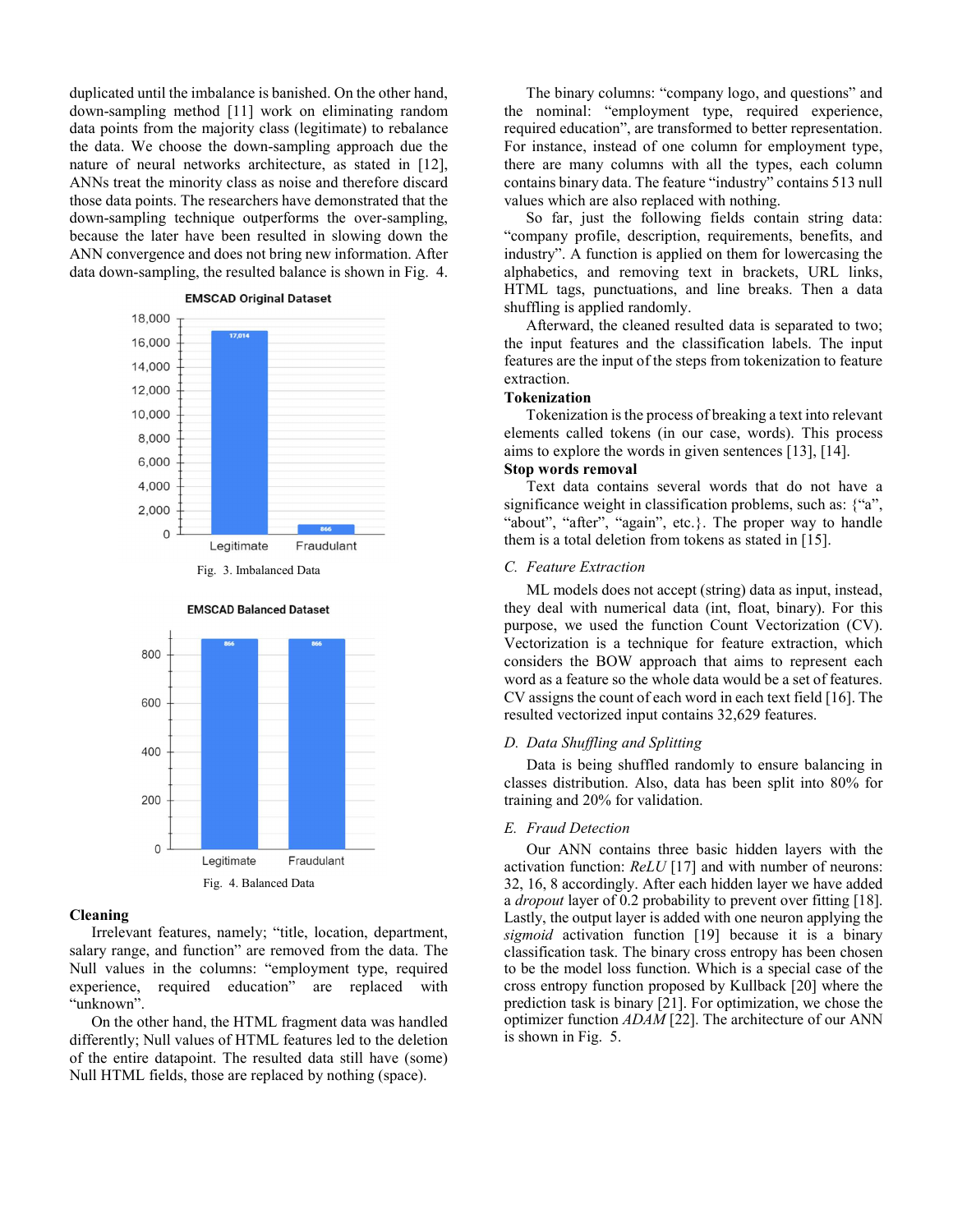| Layer (type)                                                                      | Output Shape | Param #      |
|-----------------------------------------------------------------------------------|--------------|--------------|
| dense 28 (Dense)                                                                  | (None, 32)   | 1045184      |
| dropout 15 (Dropout)                                                              | (None, 32)   | e            |
| dense 29 (Dense)                                                                  | (None, 16)   | 528          |
| dropout 16 (Dropout)                                                              | (None, 16)   | e            |
| dense 30 (Dense)                                                                  | (None, 8)    | 136          |
| dropout 17 (Dropout)                                                              | (None, 8)    | e            |
| dense 31 (Dense)                                                                  | (None, 1)    | $\mathbf{Q}$ |
| activation 8 (Activation)                                                         | (None, 1)    | $\theta$     |
| Total params: 1,045,857<br>Trainable params: 1,045,857<br>Non-trainable params: 0 |              |              |

Fig. 5. Our ANN Architecture

#### *F. Evaluation Metrics*

The proper way to evaluate an ML model is using the Confusion Matrix (CM). CM is a visual evaluation tool for any ML method. The columns of a CM represent the prediction class results, the rows, however, represent the actual class samples [23]. In our case, a binary CM is used, which is 2 \* 2 CM as shown in Table 2. Where TP is number of positive instances that are predicted positive. FN is the number of positive instances that are predicted as negative. TN is the number of negative instances that are predicted as negative. And FP is the number of negative instances that are predicted as positive.

Table 2. The Confusion Matrix

|                        | <b>Predicted Negative</b> | <b>Predicted Positive</b> |
|------------------------|---------------------------|---------------------------|
| <b>Actual Negative</b> | True Negative (TN)        | False Positive (FP)       |
| <b>Actual Positive</b> | False Negative (FN)       | True Positive (TP)        |

Here is an explanation of the evaluation metrics we derived and used to evaluate our proposed model:

- 1. Recall (sensitivity): also called true positive rate (TPR). It calculates the fraction of correctly predicted positive instances out of all the actual positive instances  $(TP/TP + FN)$ .
- 2. Specificity: also called true negative rate (TNR). It calculates the fraction of truly predicted negative instances out of the actual negative instances (TN/TN+FP).
- 3. Precision: also called positive predicted value (PPV). It calculates the fraction of truly predicted positive out of all the positive predicted instances  $(TP/TP+FP)$ .
- 4. Negative predicted value (NPV): calculates the fraction of truly predicted negative out of all the negative predicted instances. (TN/TN+FN).
- 5. Accuracy: Number of truly predicted over the number of all samples. ((TP+TN)/all).
- 6. F (1) score for positive class: also called f-measure. It is the harmonic of recall and precision of the positive class as shown in equation (1).
- 7. F (1) score for negative class: also called f-measure. It is the harmonic mean of recall and precision of the negative class as shown in equation (2).

$$
F measure_{positive} = 2 * \frac{PPV * TPR}{PPV + TPR}
$$
 (1)

$$
F measure_{negative} = 2 * \frac{NPV * TNR}{NPV + TNR}
$$
 (2)

#### IV. TESTING RESULTS

After 20 training epochs, the resulted confusion matrix is shown in Table 3. The evaluation metrics results are shown in Table 4.

Table 3. The Resulted Confusion Matrix

|                        | <b>Predicted Negative</b> | <b>Predicted Positive</b> |
|------------------------|---------------------------|---------------------------|
| <b>Actual Negative</b> | 155                       |                           |
| <b>Actual Positive</b> |                           | '69                       |

Table 4. Evaluation Metrics Results

| Metric          | Result |
|-----------------|--------|
| <b>TPR</b>      | 96.02% |
| <b>TNR</b>      | 91.17% |
| <b>PPV</b>      | 91.84% |
| <b>NPV</b>      | 95.67% |
| Accuracy        | 93.64% |
| $F(1)$ positive | 93.88% |
| $F(1)$ negative | 93.36% |

Whether we are talking about detecting fraud, or knowing the legitimate, the overall performance of our classification model is outstanding. However, since we are interested in detecting the fraud (positive) out of the job posts, the recall (sensitivity/TPR) is the most important metric. Results show that the percentage of correctly predicted fraud instances out of all the actual fraud instances is 96.02%.

Considering the fraud detecting problem, the situation of not detecting the job as fraud (low sensitivity) could be threatening for job-seekers. Whilst the low specificity (predicting legitimate job as fraud) may only cause a further inspection by a human given the fact that real jobs would be obvious to realize. However, the problem lies in tricking people with fraud jobs that may look like real ones. That why authors of this paper gave the sensitivity a higher relative importance than the specificity. Table 5 shows a comparison between the proposed model and the existing models considering recall as the most important metric (ascending sorted by recall).

Table 5. Models Comparison

| Ref.                    | Data            | Features   | Method         | Recall | F(1)   |
|-------------------------|-----------------|------------|----------------|--------|--------|
| Anita [1]               | Imbalanced      |            | RF             | 50%    | 63%    |
| Alghamdi <sup>[2]</sup> | Imbalanced      | <b>SVM</b> | RF             | 54%    | 67%    |
| Anita <sup>[1]</sup>    | Imbalanced      |            | <b>BI-LSTM</b> | 64%    | 72%    |
| Vidros [6]              | Imbalanced      | Ruleset    | RF             | 75.1%  | 41%    |
|                         | Balanced        | Ruleset    | RF             | 90.6%  | 90.6%  |
|                         | Imbalanced      | <b>BOW</b> | RF             | 91.2%  | 91.2%  |
| Lal $[7]$               | Imbalanced      | Ruleset    | OFRDetector    | 95.9%  | 94%    |
| Kim [8]                 | Different       | <b>PCA</b> | <b>HC-DNN</b>  |        | 9%     |
|                         | data            |            | <b>ANN</b>     |        | 3%     |
| <b>Proposed</b>         | <b>Balanced</b> | <b>BOW</b> | <b>ANN</b>     | 96.02% | 93.88% |

In [7], the researchers' ensemble method was 8% higher in specificity (77.8%) than the models in their literature. Our